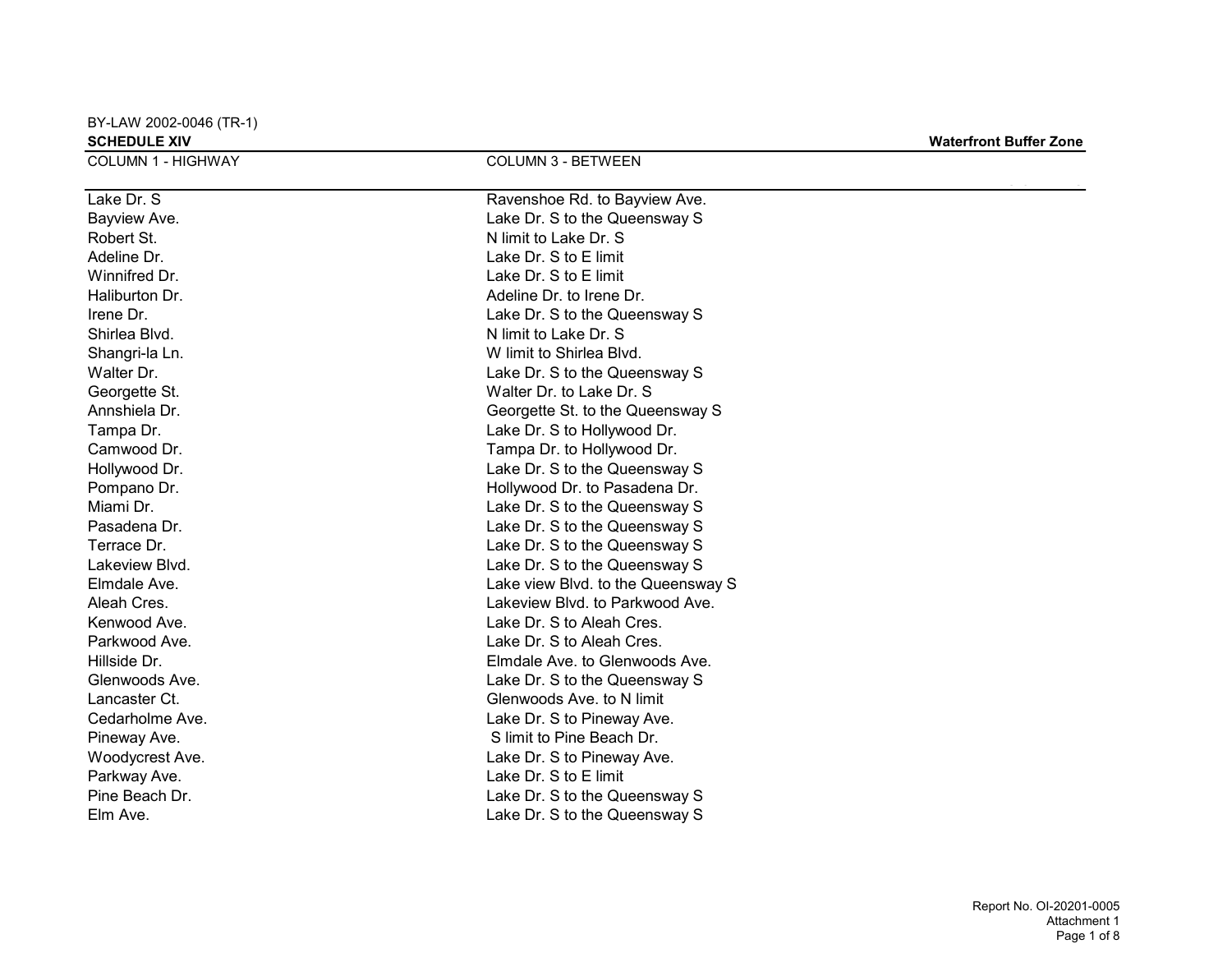Metropolitan Cres. S limit to Church St. Shoreline Pl. Shoreline Planet Communication St. Studies St. Studies St. St. Shoreline Planet Communication St

Elmhurst Lane Elm Ave. to Bayview Ave. Royal Rd. Lake Dr. S to the Queensway S Loves Rd. **Bayview Ave. to N limit** Pleasant Blvd. Notice that the Queensway S Waterbend Dr. No. 2006 and 2007 We water benefits the Unit of the Queensway S Willow Dr. **We are all the COVID-MIN** We limit to the Queensway S Wynhurst Rd. Note that the Willow Dr. to the Queensway S Marina Dr. No. 2006 and 2007 W limit to the Queensway S Mac Ave. **Mac Ave.** Mac Ave. W limit to the Queensway S Cameron Cres. Queensway S to the Queensway S South Channel Dr. South Channel Dr. W limit to the Queensway S North Channel Dr. W limit to the Queensway S Ashdale Rd. No. 2006 Channel Dr. to Woodland Ave. Woodlane Ave. Windy Shore Dr. to the Queensway S Windy Shore Dr. Shore Dr. S limit to Ways Bay Dr. Ways Bay Dr. **Windy Shore Dr. to Spring Rd.** Windy Shore Dr. to Spring Rd. Cooks Bay Dr. Ways Bay Dr. to Metro Rd. S Beach Rd. Cooks Bay Dr. to Metro Rd. S Garden Ave. Cooks Bay Dr. to Metro Rd. S Spring Rd. Cooks Bay Dr. to Metro Rd. S Purdy Ln. **Cooks Bay Dr. to E limit** Craigmawr Blvd. Cooks Bay Dr. to Metro Rd. S Simcoe Ave. **Metropolitan Cres. to Metro Rd. S** Church St. Metro Rd. S to Lake Dr. N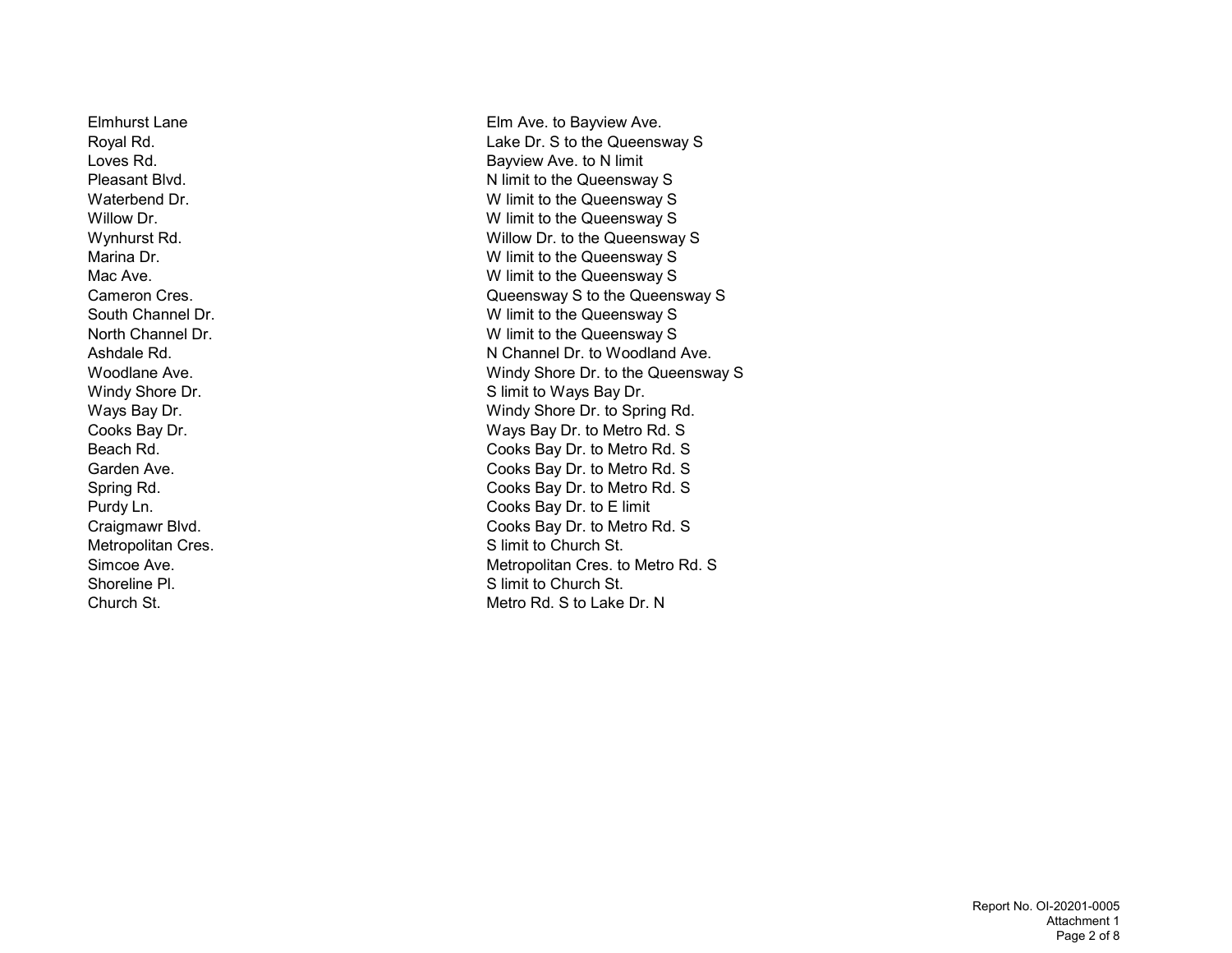Davy Point Cir. Communication of the Summit to Lake Dr. N Orange Ct. **Nida Dr. to N** limit Bay Ct. **Bay Ct. Bay Ct. Bay Ct. Bay Ct. Bay Ct. Bay Ct. Bay Ct. Bay Ct. Bay Ct. Bay Ct. Bay Ct. Bay Ct. Bay Ct. Bay Ct. Bay Ct. Bay Ct. Bay Ct. Bay Ct. Bay Ct. Bay Ct. Bay Ct. Bay** Vilnius Ln. Greenwood Ave. Supervisory Supervisory Supervisory Supervisory Supervisory Supervisory Supervisory Supervisory Supervisory Supervisory Supervisory Supervisory Supervisory Supervisory Supervisory Supervisory Supervisory Sup Hillcrest Rd. Lake Dr. N to E limit Bowling Green Rd. **Example 20 and Series** Hillcrest Rd. to S limit Tennis Rd. **Hillcrest Rd. to S limit** Centro Ct. Centro Ct. Elm Tree Ln. Lake Dr. N to E limit South Dr. **South Dr.** 2008. The state of the U.S. Lake Dr. E to S limit Hardwood Dr. South Dr. to S limit Guest Ln. **Container and Container Container and Container Container and Container Container and Container and Container and Container and Container and Container and Container and Container and Container and Container and** Melody Ln. Solution of the Contract of the Lake Dr. E to S limit Riley Ave. **N** limit to Lake Dr. E Wheeler Ave. **Wheeler Ave.** W limit to Riley Ave. Hutner Ln. Some and the Unit of the Watch Watch Watch Watch Watch Watch Watch Watch Watch Watch Watch Watch Wa Frankfort Grove **N** limit to Lake Dr. E Ravenswood Dr. No. 2006 and the U.S. Contract Music Number of Number 2012 and Number 2014 and Number 2014 and N

Shorecrest Rd. Church St. to Metro Rd. N Crestwood Dr. Shorecrest Rd. to Lake Dr. N Lake Dr. N Church St. to Metro Rd. N Medina Dr. **Metro Rd. N** to Rayners Rd. Rayners Rd. Lake Dr. N to Metro Rd. N Nida Dr. Lake Dr. N to Metro Rd. N Elmview Gardens Lake Dr. N to Metro Rd. N Old Homestead Rd. Lake Dr. N to Metro Rd. N 1 st Ave Old Homestead Rd. to Metro Rd. N 1<sup>st</sup> Ave to E limit Hattie Ct. Old Homestead Rd. to N limit Orchard Beach Rd. Northern Controller Controller Lake Dr. N to Metro Rd. Northern Lake Dr. N to Metro Rd. Northern Lake Dr. N Clarlyn Dr. Lake Dr. N to Metro Rd. N High Gwillim Dr. **Lake Dr. N** to Metro Rd. N Courting House Pl. **Courting House Pl.** Courting House Pl. Lake Dr. E to Metro Rd. N Marie St. Marie St. Metro Rd. N to Brenda Rd. Brenda Rd. Marie St. to Louisa St. Louisa St. Brenda Rd. to Metro Rd. N Nasello Ave. **Ravenswood Dr. to Dalton Rd.** Ravenswood Dr. to Dalton Rd.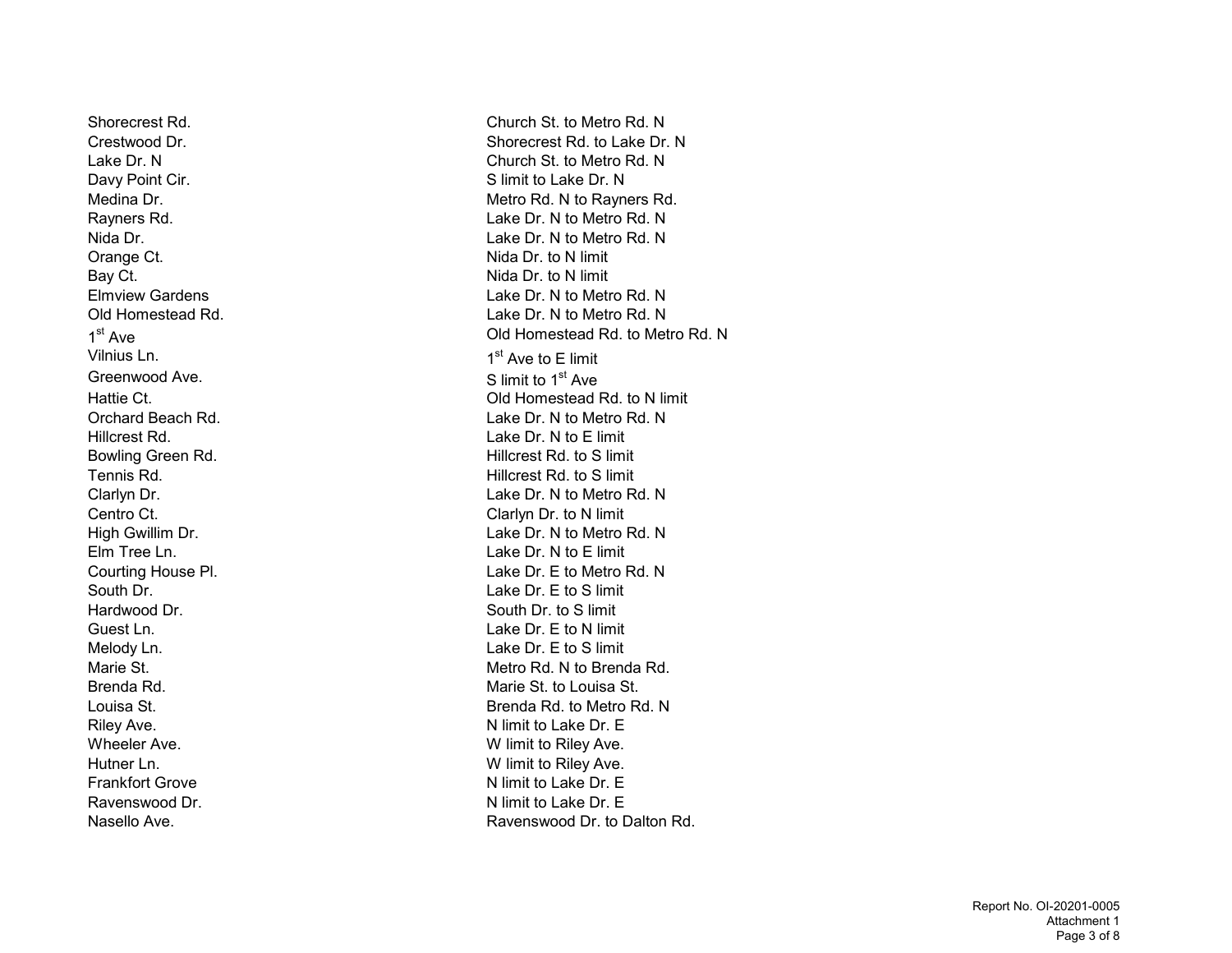Bonnie Blvd. Lorne St. to E limit Rosnell Ct. **Pinery Ln. to E limit** Sibbald Cres. Dunkirk Ave. **Example 20** and the State of the Hedge Rd. to S limit George Rd. Carolyn St. to S limit Carolyn St. **Park Rd. to W** limit Douglas St. W limit to Jaclyn St. Elizabeth St. W limit to Park Rd. Jaclyn St. Carolyn St. to S limit Bedford Rd. W limit to Park Rd. Mourning Dove Rd. Rose St. W limit to Joan St. Lynn St. E limit to Joan St. Sandra Dr. W limit to Joan St. Mums Ave. **In the about the Contract Contract Contract Contract Contract Contract Contract Contract Contract Contract Contract Contract Contract Contract Contract Contract Contract Contract Contract Contract Contract Contr** Dorothy Ave. **We use the COVID-MENT COVID-MENT COVID-MENT COVID-MENT COVID-MENT COVID-MENT COVID-MENT COVID-MENT COVID-MENT COVID-MENT COVID-MENT COVID-MENT COVID-MENT COVID-MENT COVID-MENT COVID-MENT COVID-MENT COVID-MENT** 

De Geer St. Nasello Ave. to Lake Dr. E Woolfe Ln. N limit to Nasello Ave. Dalton Rd. N limit to Metro Rd. N limit to Metro Rd. N Jacksons Point Ave. Lake Dr. E to Malone Rd. Malone Rd. Jacksons Point Ave. to E limit Lorne St. Malone Rd. to Lake Dr. E Thompson Dr. **Lorne St. to Lake Dr. E** Pinery Ln. Thompson Dr. to Lake Dr. E Richie Ave. Thompson Dr. to Pinery Ln. Hoffman Dr. Thompson Dr. to Pinery Ln. Maplewood Ln.  $\qquad \qquad$  Sibbald Cres. to E limit Larsen Ave. Sibbald Cres. to N limit Birch Knoll Rd. Sibbald Cres. to S limit Maple Ave. **Maple Ave.** All the Maple Ave. All the Maple Ave. **Hedge Rd. to Black River Rd.** Seaward Dr. **Seaward Dr. Seaward Dr. Hedge Rd. to George Rd. Hedge Rd. Hedge Rd. Hedge Rd. Hedge Rd. Hedge Rd. Hedge Rd. Hedge Rd. Hedge Rd. Hedge Rd. Hedge Rd. Hedge Rd. Hedge Rd. Hedge Rd.** Felix St. **E** limit to George Rd. Joan St. **Bedford Rd. to Black River Rd.** Bedford Rd. to Black River Rd. Evans Ave. **Mourning Dove Rd. to Park Rd.** Mourning Dove Rd. to Park Rd. Hedge Rd. Lake Dr. E to Park Rd. Lee Farm Ln. Black River Rd. to N limit Bay Vista Ln. **Black River Rd. to N limit** Black River Rd. to N limit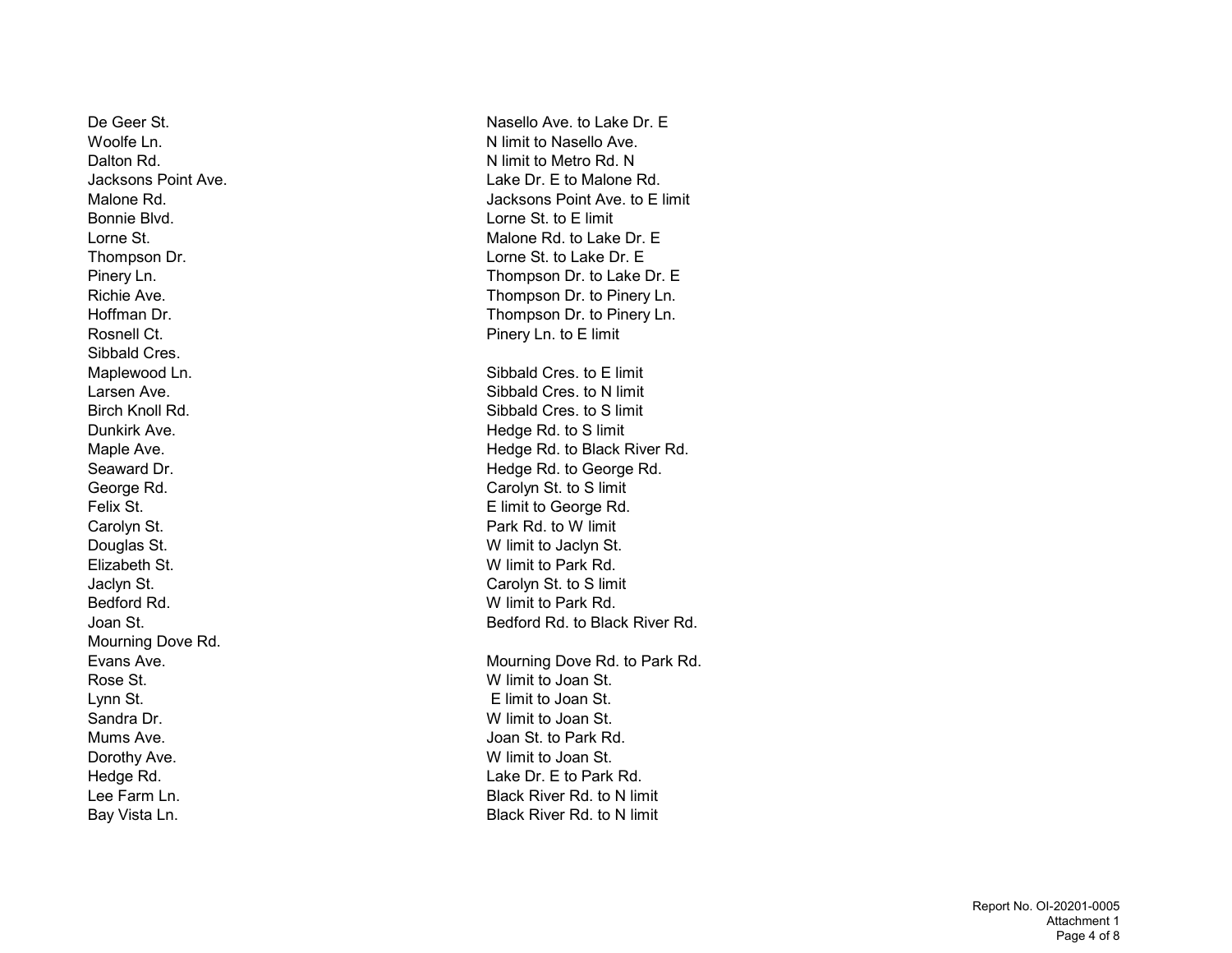Virginia Blvd. Nimit to Hwy 48 Lakeshore Rd. **Example 20** E limit to Kay Ave. Lambrook Dr. Duclos Point Rd. Moores Beach Rd. Donna Dr. W limit to Holmes Point Rd. Holmes Point Rd. Not Hwy 48 Moorings Rd. Villa Dr. Riverside Dr. **Hwy 48 to N** limit Easy St.

Doyle Beach Ln. Black River Rd. to N limit Black River Rd. Virginia Blvd. to Hadden Rd. Lyall Ln. **Example 20 Lyall Ln.** Black River Rd. to S limit Della St. Black River Rd. to W limit Hadden Rd. Black River Rd. to Hwy 48 Cronsberry Rd. Lakeshore Rd. to Hwy 48 Kay Ave. **Lakeshore Rd. to Larch Ln.** Blue Jay Blvd. Lakeshore Rd. to Larch Ln. Sumach Dr. Lakeshore Rd. to Larch Ln. Glenview Ave. Lakeshore Rd. to Larch Ln. Larch Ln. **Kay Ave.** to Glenview Ave. Burnie Rd. Sunset Beach Rd. to Lambrook Dr. Sunset Beach Rd. **Burnie Rd. to Hwy 48** Sunkist Rd. **Burnie Rd. to Hwy 48** Woodfield Dr. Waterfringe Dr. to Hwy 48 Daisey Ave. **Woodfield Dr. to Isle Vista Dr.** 2014. Centre Rd. Daisey Ave. to S limit Waterfringe Dr. No. 2008 2010 Woodfield Dr. to E limit Isle Vista Dr. Waterfringe Dr. to S limit McRae Beach S Solution Contract Contract Area of State Structure Structure Structure Structure Structure Structure Structure Structure Structure Structure Structure Structure Structure Structure Structure Structure Structu Blue Heron Dr. Duclos Point Rd. to E limit Ashwood Ave. Blue Heron Dr. to E limit Laviolette Ave. **Blue Heron Dr. E limit** Mellon Ave. Blue Heron Dr. to E limit Vine Ave. Blue Heron Dr. to E limit

Laurine Rd. **Riverview Beach Rd. to W** limit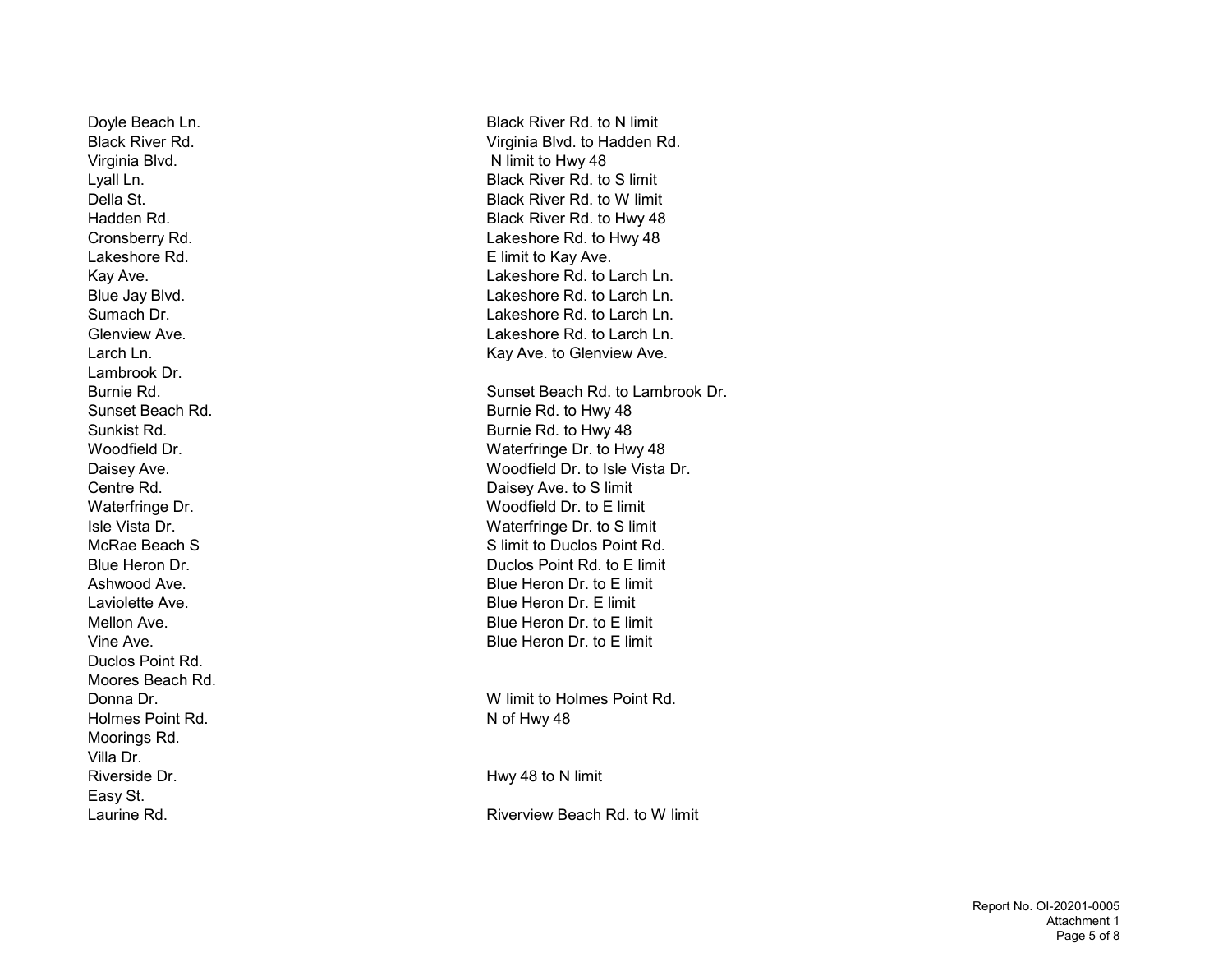Riverview Beach Rd. Not Hwy 48 Port St. **Irving Dr. to N limit** Snowbird Ln.  $7<sup>th</sup>$  St  $6^{\text{th}}$  St.  $2^{nd}$  St. Cheyenne St. **Bolster Ln to S limit** Post Office Rd. Lake Dr. N to E limit Boyers Rd. W limit to Metro Rd. N Tikvah Circle Osbourne St. S limit to Coxwell St. Bouchier St. **Metro Rd. N** to W limit Raines St. **Subset Contract Contract Contract Contract Contract Contract Contract Contract Contract Contract Contract Contract Contract Contract Contract Contract Contract Contract Contract Contract Contract Contract Contr** Coxwell St. W limit to Metro Rd. N Mays Wharf Rd. Wedgewood Mews Network Charles N limit to Lake Dr. N Wolford Ct. Eastbourne Dr. Sandy Point Ln. N limit to Lake Dr. N

Irving Dr. W limit to Cloverlly Cove Clovelly Cove Clovelly Cove Clovelly Cove Clovelly Cove S limit to Durham Rd 23 7<sup>th</sup> St. to N limit Snowbird Ln. to E limit Clovelly Cove to E limit Corners Ave. Corners Ave. Peggys Ln. **Clovelly Cove to N limit** Holt St. **Clovelly Cove to N limit** Sandy Cove Ln. Sandy Cove Ln. Sandy Cove Ln. Sandy Cove Ln. Sandy Cove Ln. Sandy Cove Ln. Sandy Cove Ln. Sandy Friendly Ln. Sandy Cove Ln. to W limit Bathgate Dr. Clovelly Cove to N limit Bolster Ln. **Clovelly Cove to Thorah Park Blvd.** Golf Rd. Lake Dr. N to Metro Rd. N Walkers Ln. **Boyers Rd. to Lake Dr. N** Balfour Beach Rd. Tikvah Cir. to Metro Rd. N Katonim Ln. **Balfour Beach Rd. to Dunkelman Dr.** Balfour Beach Rd. to Dunkelman Dr. Dunkelman Dr. Tikvah Circ. To Osbourne St. Turner St. **Bouchier St. to Curley St.** Curley St. Turner St. to Metro Rd. N Lake Dr. N Coxwell St. to Lake Dr. E Wolford Gt. Metro Rd. N to Wolford Ct.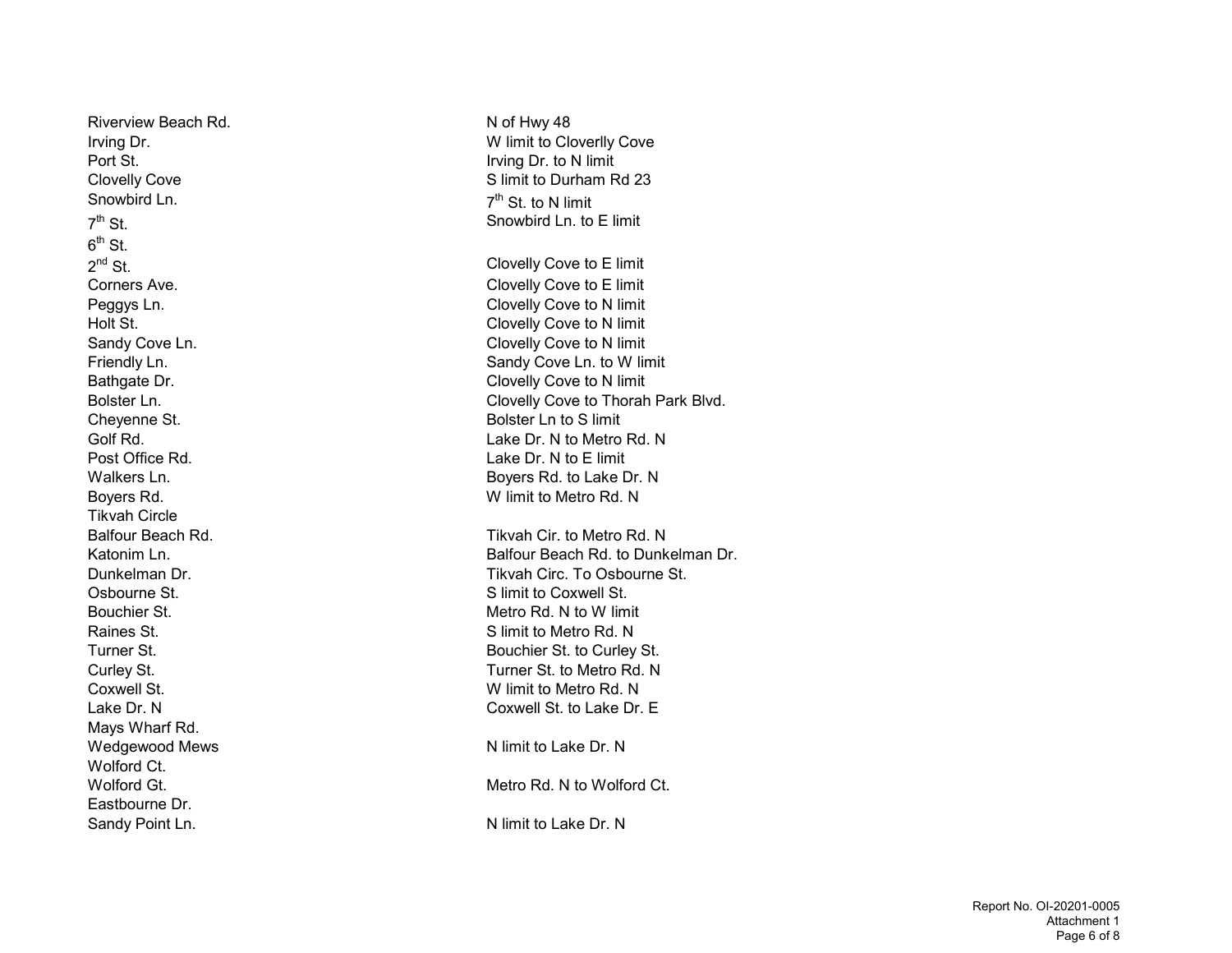Neon Ln. Sina St. to W limit Willowview Rd.

Charles Cres. The Charles Cres. Lake Dr. N to Willoughby Blvd. Willoughby Blvd. **Charles Cres. to Sheppard Ave.** Charles Cres. to Sheppard Ave. Lennox Ave. Willoughby Blvd. to Metro Rd. N Sheppard Ave. **Metro Rd. N** to Lake Dr. N Cottage Grove Cottage Grove Cottage Grove Cottage Sheppard Ave. to E limit Barton Ave. **Sheppard Ave.** Sheppard Ave. to Woodbine Ave. Woodbine Ave. Lake Dr. N to Metro Rd. N Lake Dr. E Woodbine Ave. to Hedge Rd. Poplar Ave. Lake Dr. E to S limit Pugsley Ave. **Lake Dr. E** to S limit Norval Rd. Lake Dr. E to Metro Rd. N Elmwood Rd. Lake Dr. E to Metro Rd. N Isleview Rd. Lake Dr. E to Metro Rd. N Jubilee Rd. Lake Dr. E to S limit Trivetts Rd. Metro Rd. N to Lake Dr. E Isobel Ave. Lake Dr. E to S limit Crescent Beach Rd. Lake Dr. E to S limit Sina St. Lake Dr. E to S limit Red Robin Rd. Lake Dr. E to Sina St. Island Dr. Lake Dr. E to S limit Lagoon Dr. **Lake Dr. E** to Metro Rd. N Paradise Dr. **Calculation** Contract Contract Contract Contract Contract Contract Contract Contract Contract Contract Contract Contract Contract Contract Contract Contract Contract Contract Contract Contract Contract Contra Abbey Rd. North Communication Communication Communication Communication Communication Communication Communication Communication Communication Communication Communication Communication Communication Communication Communicat Carol Ave **Metro Rd. N** to S limit Joel Ave. **Metro Rd. N** to S limit McNeil Rd. Lake Dr. E to S limit Jacksonville Rd. Metro Rd. N to S limit Third Ave. **Metro Rd. N** to S limit Rockaway Rd. Lake Dr. E to S limit Churchill Ln. **Churchill Ln.** Lake Dr. E to Mahoney Ave. Mahoney Ave. Churchill Ln. to Kennedy Rd. Jackie Ln. Churchill Ln. to Kennedy Rd. Sedore Ave. **Sedore Ave. Sedore Ave. Lake Dr. E** to Mahoney Ave. Dearham Ln. Sedore Ave. to Kennedy Rd. Shady Ln. Shady Ln.